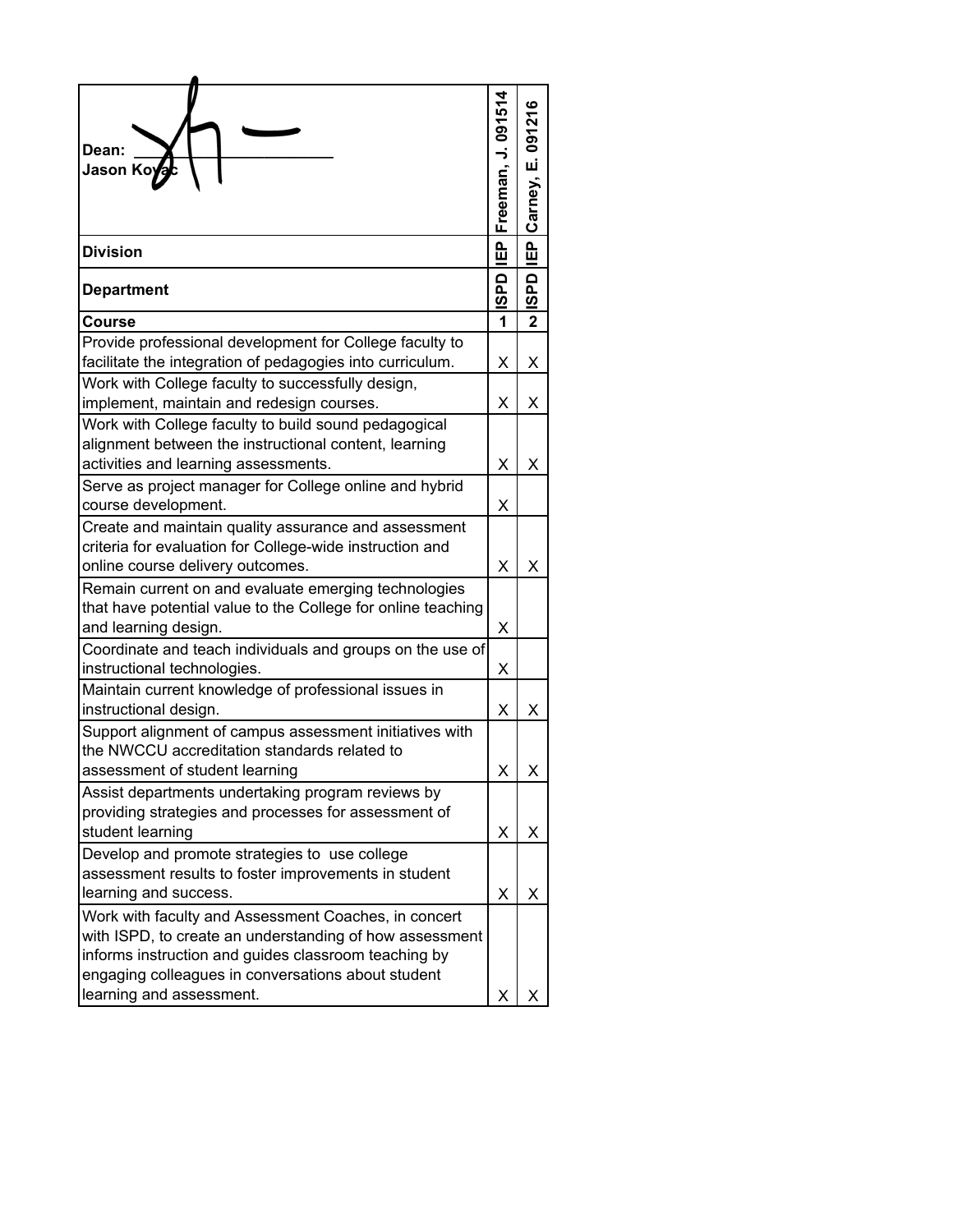## RIF Grid Certification Form

This is to certify that I have reviewed the 2021 RIF Grid. Please choose one of the following:

| RIF Grid Title (See attachment in email) * |                                 |  |  |
|--------------------------------------------|---------------------------------|--|--|
| <b>ISPD RIF Grid</b>                       | $\blacktriangledown$            |  |  |
|                                            |                                 |  |  |
| I agree with the RIF Grid as-is *          |                                 |  |  |
| Yes                                        |                                 |  |  |
|                                            | No (list changes/updates below) |  |  |

I agree with the 2021 RIF Grid with the following changes/updates:

Add checks to two lines: "Create and maintain quality assurance and assessment criteria for evaluation for College-wide instruction and online course delivery outcomes" and "Maintain current knowledge of professional issues in instructional design."

First & Last Name \*

Elizabeth Carney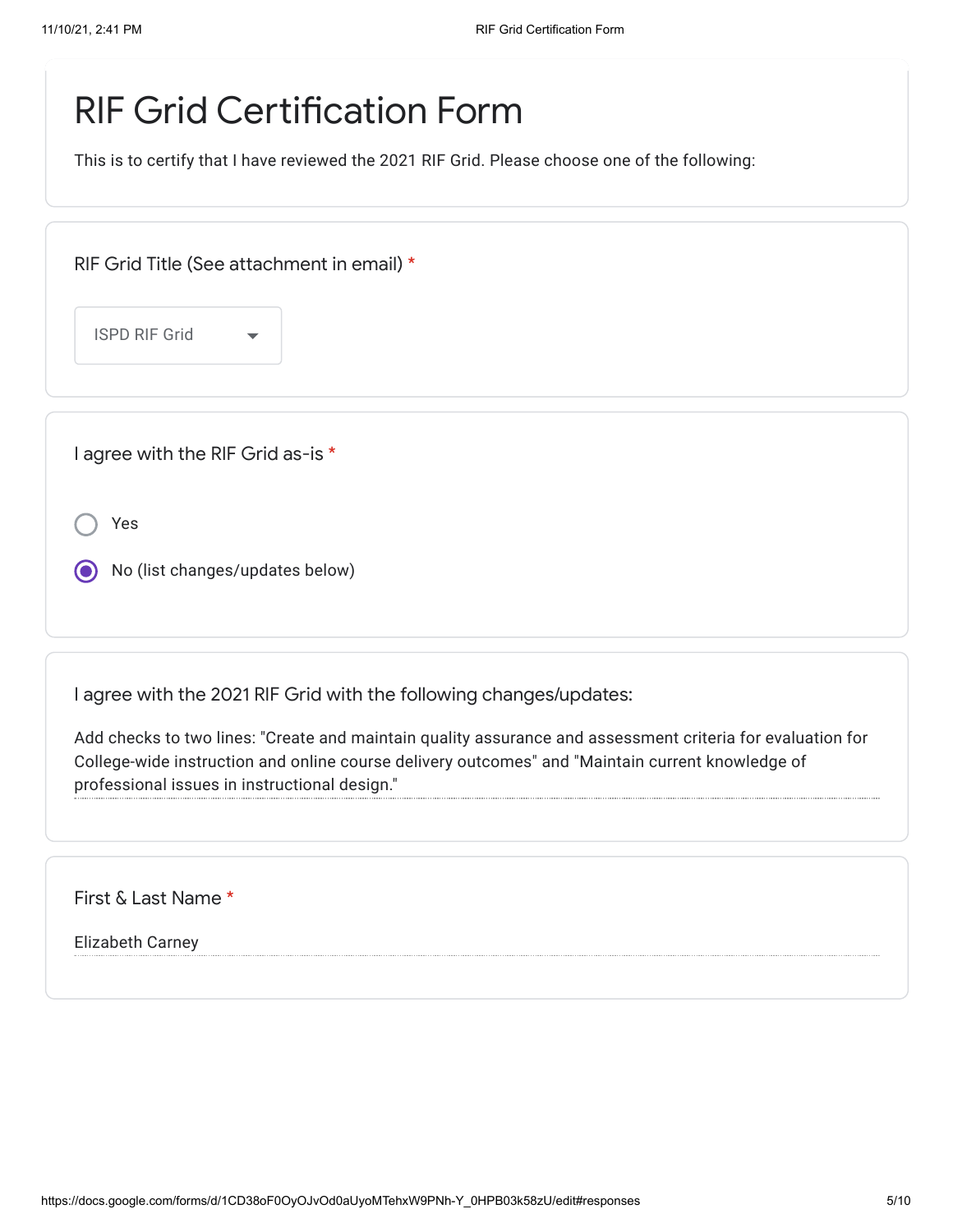MM DD **/ /** 10 29 2021 YYYY Date \*

This content is neither created nor endorsed by Google.

## Google [Forms](https://www.google.com/forms/about/?utm_source=product&utm_medium=forms_logo&utm_campaign=forms)